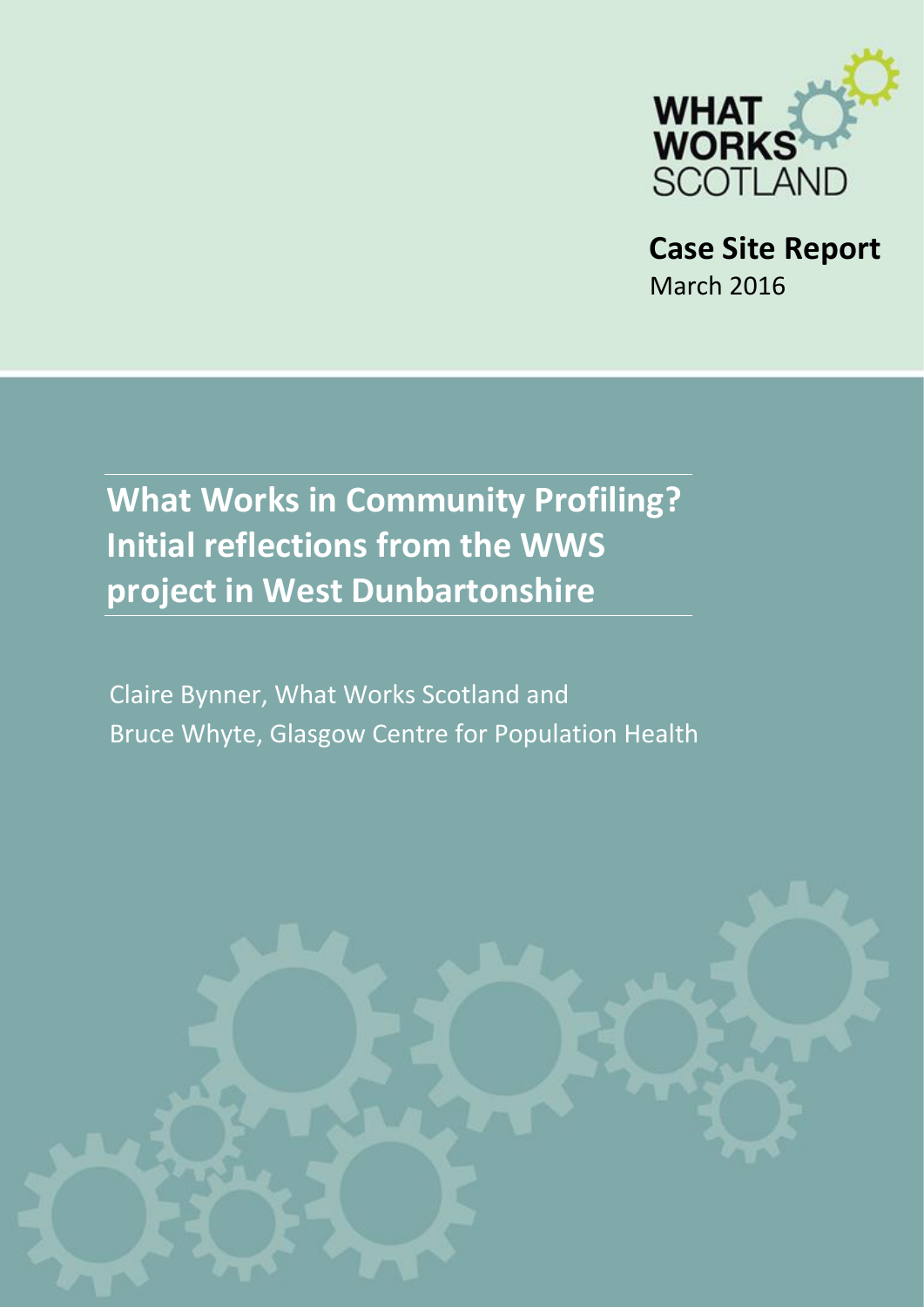**What Works Scotland** (WWS) aims to improve the way local areas in Scotland use evidence to make decisions about public service development and reform.

We are working with Community Planning Partnerships involved in the design and delivery of public services (Aberdeenshire, [Fife,](http://whatworksscotland.ac.uk/casestudyareas/fife/) [Glasgow](http://whatworksscotland.ac.uk/casestudyareas/glasgow/) and [West Dunbartonshire\)](http://whatworksscotland.ac.uk/casestudyareas/west-dunbartonshire/) to:

- learn what is and what isn't working in their local area
- encourage collaborative learning with a range of local authority, business, public sector and community partners
- better understand what effective policy interventions and effective services look like
- promote the use of evidence in planning and service delivery
- help organisations get the skills and knowledge they need to use and interpret evidence
- create case studies for wider sharing and sustainability

A further nine areas are working with us to enhance learning, comparison and sharing. We will also link with international partners to effectively compare how public services are delivered here in Scotland and elsewhere. During the programme, we will scale up and share more widely with all local authority areas across Scotland.

WWS brings together the Universities of Glasgow and Edinburgh, other academics across Scotland, with partners from a range of local authorities and:

- Glasgow Centre for Population Health
- Healthcare Improvement Scotland
- Improvement Service
- Inspiring Scotland
- IRISS (Institution for Research and Innovation in Social Services)
- Joint Improvement Team
- NHS Health Scotland
- NHS Education for Scotland
- SCVO (Scottish Council for Voluntary Organisations)

This is one of a series of papers published by What Works Scotland to share evidence, learning and ideas about public service reform. This paper is aligned to the *Collaborative Action Research (CAR)* work stream in particular.

**Dr Claire Bynner** is a WWS Research Associate based at the University of Glasgow, working closely with the West Dunbartonshire Case Study Area partners.

**Bruce Whyte** is a Public Health Programme Manager at the Glasgow Centre for Population Health. His work includes the Glasgow Indicators Project, creating new children's health profiles and exploring health trends in Glasgow's neighbourhoods.

#### **Acknowledgements: Special thanks to Coryn Barclay of Fife Council and Nicola Docherty of West Dunbartonshire Council for their comments and contributions.**

*What Works Scotland is funded by the Economic and Social Research Council and the Scottish Government. [www.whatworksscotland.ac.uk](http://whatworksscotland.ac.uk/the-project/)*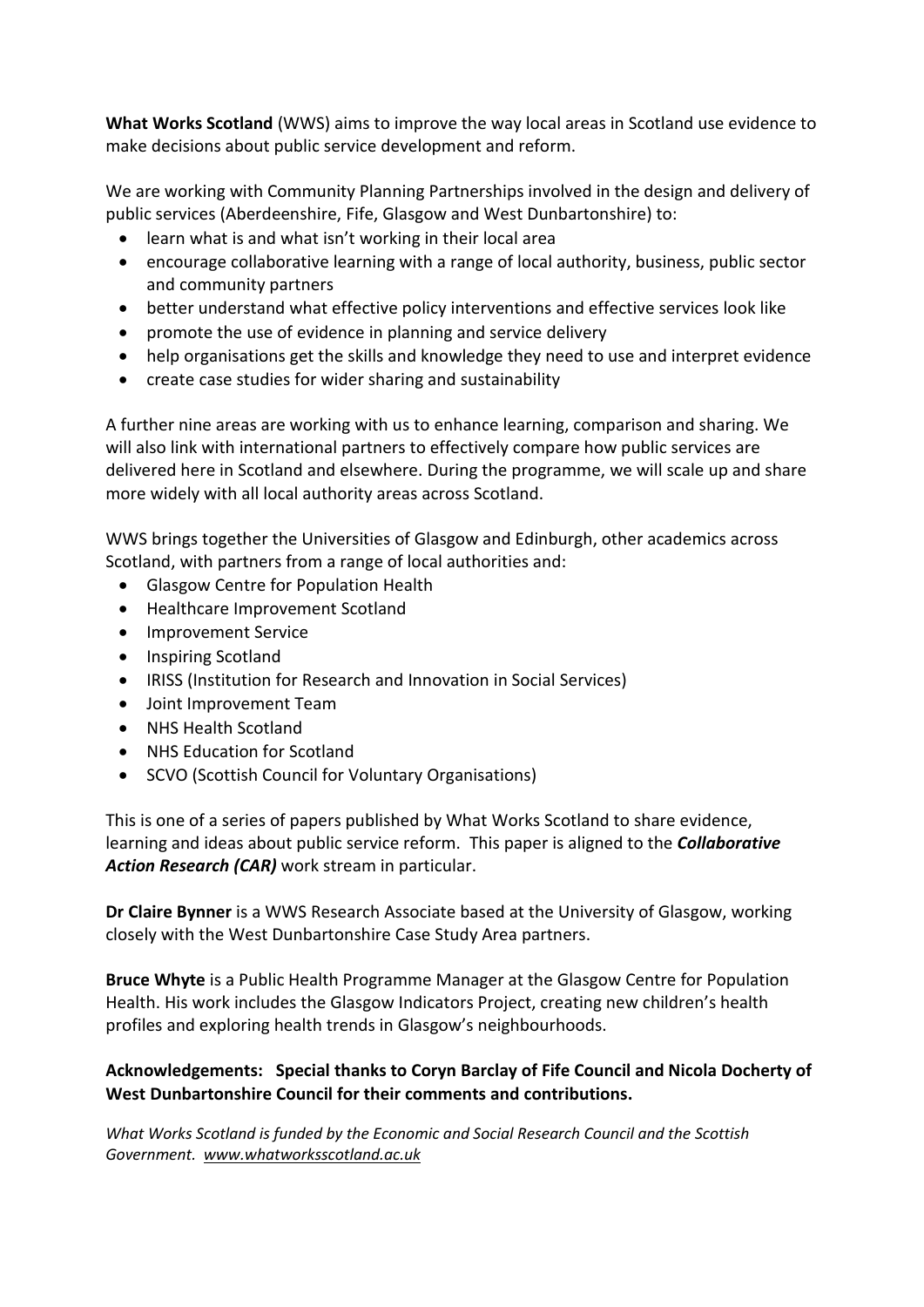# **Contents**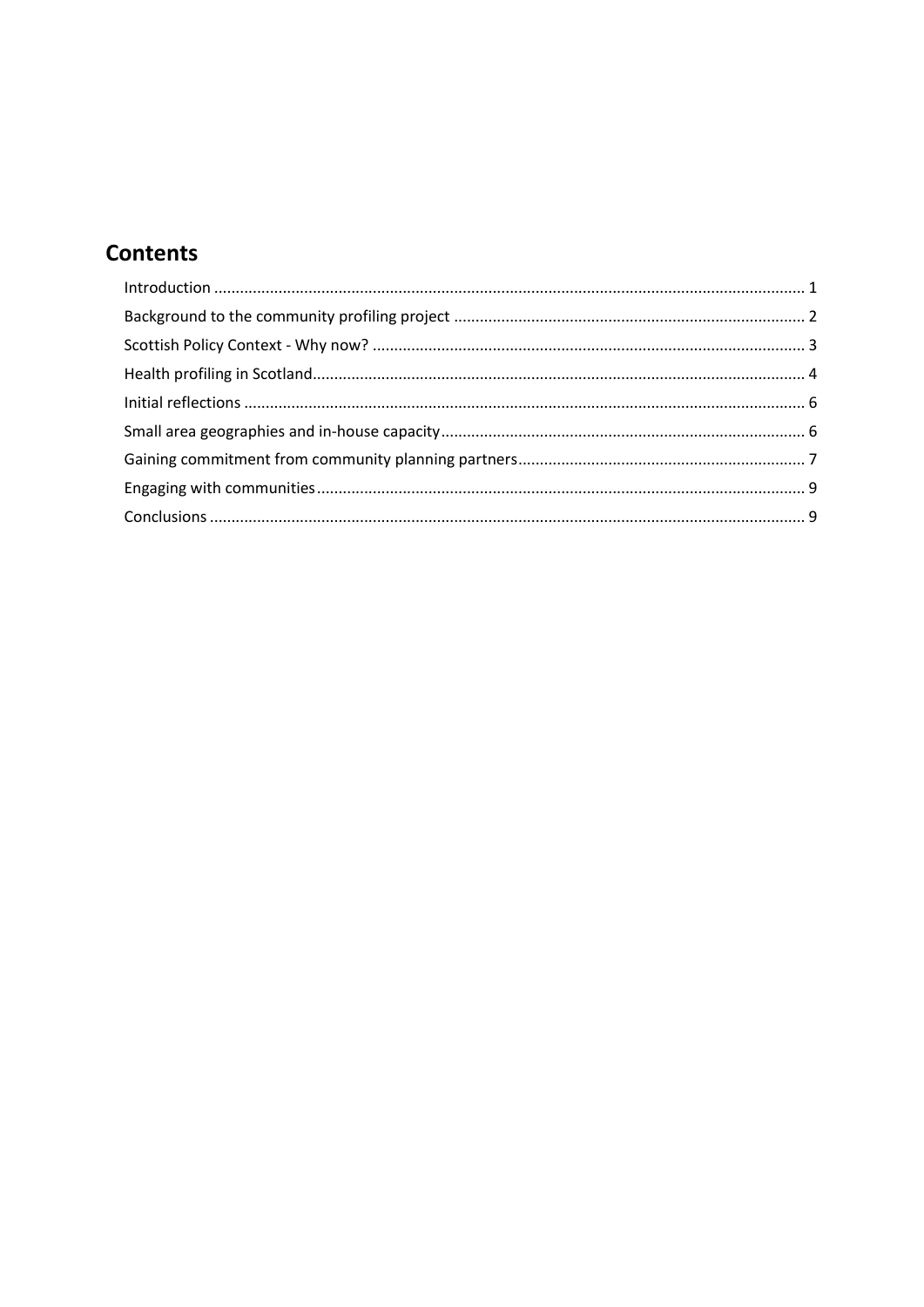### **Summary**

This paper discusses the experience of WWS, Glasgow Centre for Population Health and the West Dunbartonshire Community Planning Team in developing community profiles for the purposes of place-based working. The key learning points from this paper are:

- With new legislation in Scotland driving a renewed emphasis on place-based working, both Community Planning Partnerships and Health & Social Care Partnerships will need to be able to work more flexibly with data at a range of small area geographies, and in response to different thematic areas of public service reform. A lack of capacity to work in this way could be a barrier to collaboration between services and partnerships and to the potential for turning evidence into action.
- For some CPPs, community profiling a process that involves bringing local data together in a concise, accessible, presentation style- will require investment in a new technological infrastructure; in-house training for staff with some level of analytical ability and/or recruitment of staff with specialist analytic skills; and specialist support to develop the capacity of staff to interpret and make sense of local data so that it is more accessible and meaningful to local partners and communities.
- In the context of the Community Empowerment Act 2015, community profiling could be used to promote greater openness and transparency between service providers and communities, to highlight differences – and often inequalities - and to provoke discussion and responses.

## <span id="page-3-0"></span>**Introduction**

This report describes the initial reflections from the WWS project: 'What works in community profiling?' and provides insights into the operational dynamics of working with data and evidence in the context of community planning. The report begins by describing the background to our project in West Dunbartonshire, and the needs identified by local community planning officers. The report then sets this work in the broader context of national policy including the post-Christie Commission era, the Community Empowerment (Scotland) Act 2015 and the renewed attention to place-based approaches in Scotland. The project in West Dunbartonshire draws on an approach to health profiling that has been developed over more than a decade and this background is briefly reviewed. The report then discusses our initial reflections on the learning from the project in terms of analysis of data for small area geographies and in-house capacity to do this, gaining commitment from community planning partners, and engaging communities. The final section draws some conclusions that may be of relevance to national and local organisations especially those with an interest in public service reform and community profiling.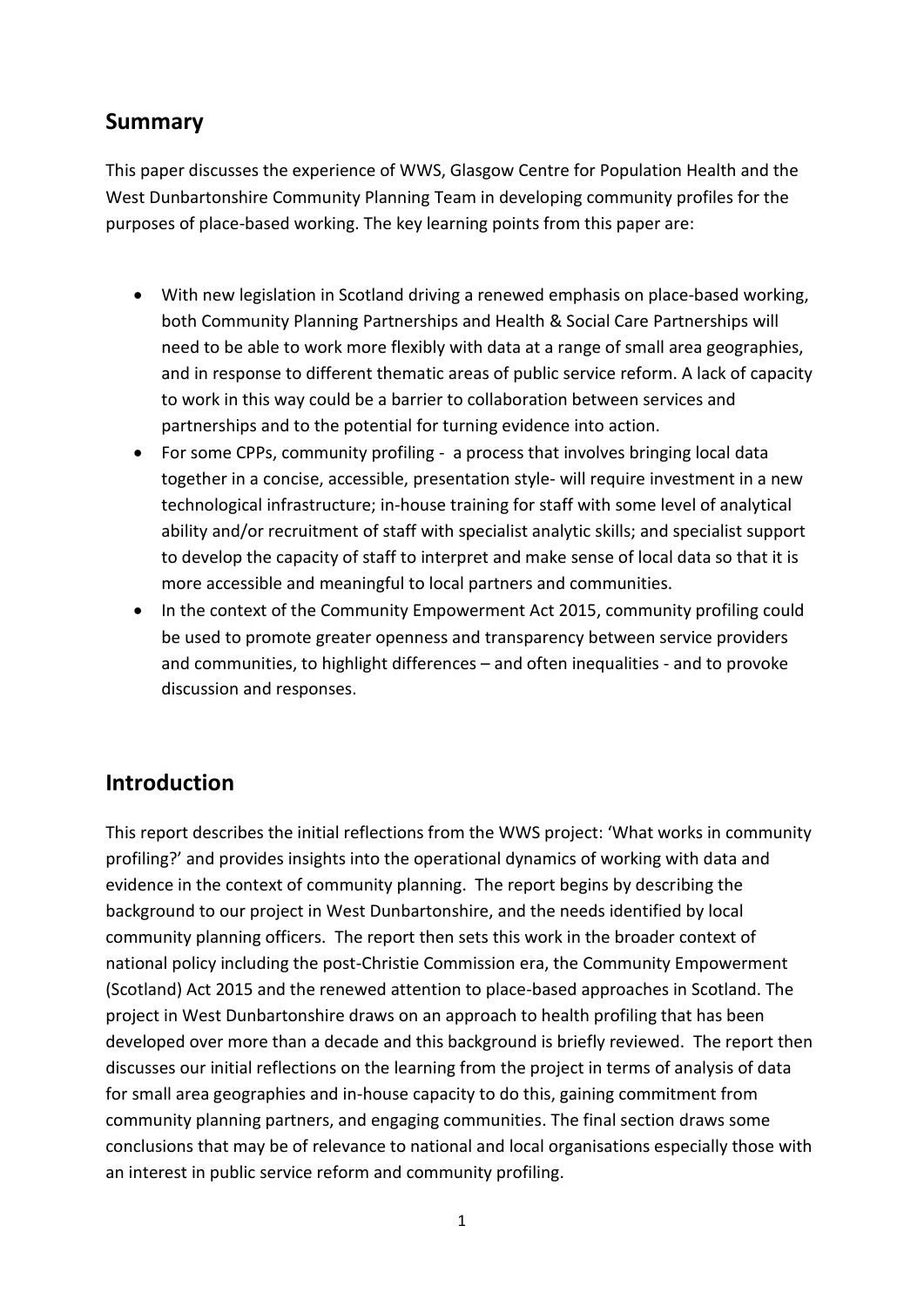## <span id="page-4-0"></span>**Background to the community profiling project**

This project officially began in November 2015 and brings together What Works Scotland (WWS), Glasgow Centre for Population Health (GCPH) with the community planning team of West Dunbartonshire Council. It also draws on the expertise of The Information Services Division (part of NHS National Services Scotland). West Dunbartonshire is one of four national case studies where WWS are researching public service reform in community planning through a process of collaborative action research. The aim of this approach is to work in collaboration with local partners to build capacity in the use of evidence to support local improvement projects and to capture evidence from practice as to what works in achieving public service reform.

The purpose of this community profiling project is to work with the community planning team in West Dunbartonshire to co-produce community profiles that can be used to improve the performance of public services, share local data and knowledge on the needs and assets of local place-based communities, and inform dialogue with local people on priorities for local action plans. The aim is to make statistical data for small geographical areas (e.g. neighbourhoods, community council areas, etc.) more accessible, relevant and meaningful; and to contribute to a more informed approach to decision-making.

At a local level, the background to this project was the commitment from the West Dunbartonshire CPP to developing a new neighbourhood approach to service design and delivery.This neighbourhood approach, currently being rolled out throughout West Dunbartonshire, is known locally as 'Your Community'. It involves a process of 'community profiling', which entails producing data indicators for each of the 17 communities defined in the neighbourhood model. During preliminary discussions on the focus of the support from WWS in West Dunbartonshire, community planning officers identified community profiling as a priority area for collaboration with WWS.

Community planning officers identified three areas where they required external support. First, assistance with the publication of a set of profiles including the development of webbased access and interactive mapping. Second, transfer of analytical and GIS mapping skills to local staff to increase the potential for a sustainable in-house approach to community profiling. Third, the intention was to use profiles as a tool for dialogue with local people on the needs and priorities for their area. Officers were concerned that the production of negative deprivation statistics could be a potential barrier to engaging with communities and they wanted to explore how data could be used to support community engagement at the neighbourhood level.

To date, the project team have developed a series of templates for presenting and comparing indicators agreed a set of indicators for the initial profiles and addressed a range of technical issues relating to local geographies and data. This has included agreeing a rationale for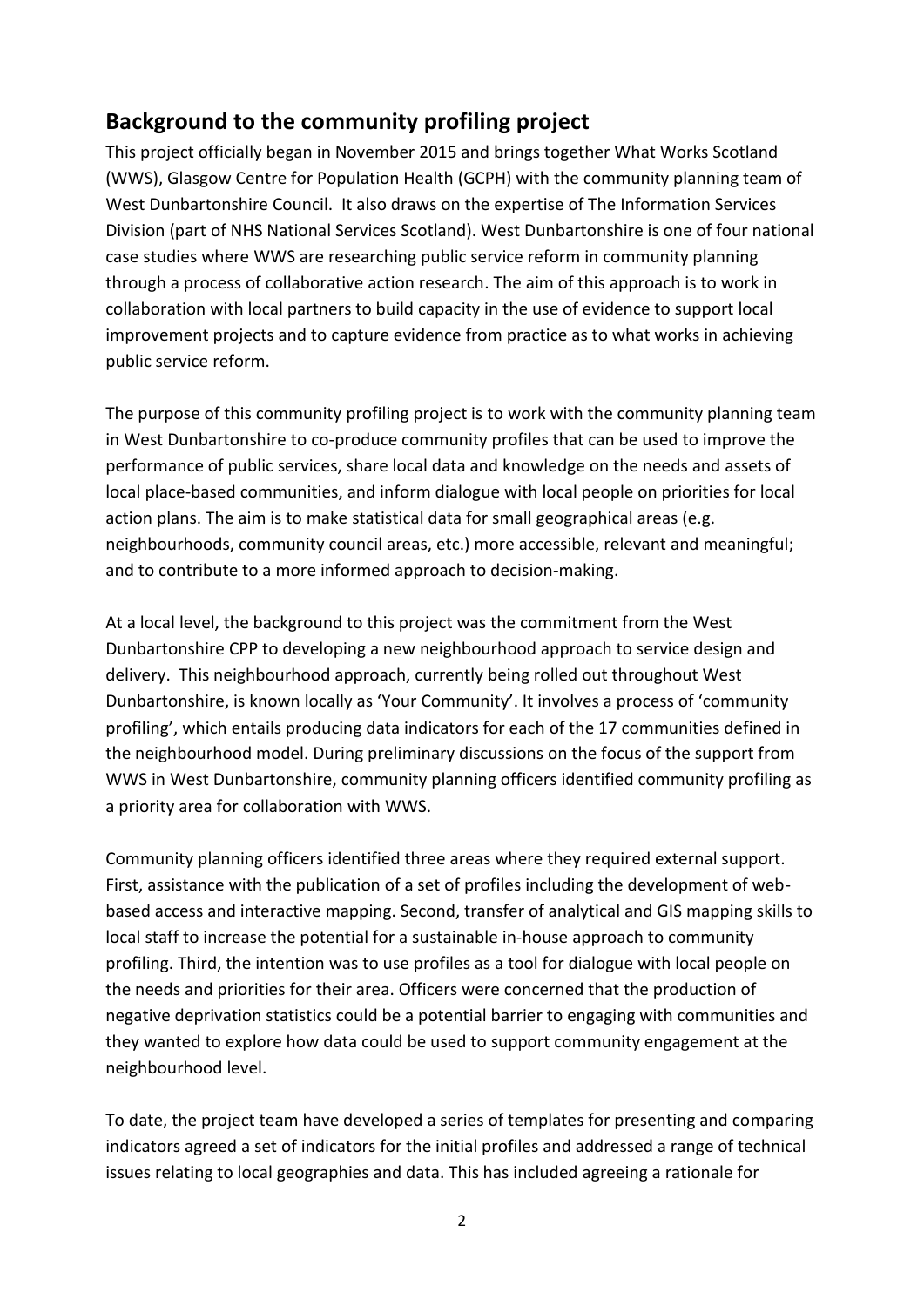aligning data to local geographies and piloting an interactive tool and dash board for presentation of the profiles data on the West Dunbartonshire Community Planning website*.*

## <span id="page-5-0"></span>**Scottish Policy Context - Why now?**

The Christie Commission (2011) recommended that public service reform should involve particular approaches facilitated by CPPs including asset-based approaches; co-production; partnership and preventative spending. The Commission gave a renewed emphasis on 'services built around communities of place**'** (2011: 33). Christie (2011) argues that placebased working could counter the tendency for public services to work in organisational silos and could provide a more meaningful focus for community participation. The Statement of Ambition for CPPs (2011) reinforced a commitment from the Scottish Government to placebased working. Post-Christie, new legislation - the Public Bodies (Joint Working) (Scotland) Act 2013 and the Community Empowerment (Scotland) Act 2015 requires public bodies to plan services at the sub-authority level of localities.

The Community Empowerment (Scotland) Act, which comes into force this year, requires that each community planning partnership must divide the area of the local authority into smaller areas described as 'localities'. This new legal requirement to sub-divide the authority is underpinned by a commitment to reducing inequality and taking greater account of the needs of those localities experiencing socio-economic disadvantage and poorer outcomes than other areas. The regulations and guidance in the act allow flexibility in the size and scale of 'localities'.

Anecdotal evidence suggests that there is considerable variability in the geographies for locality planning across Scotland. Some CPPs such as East Lothian sub-divide the local authority area into multi-member wards, others such as West Dunbartonshire, define localities as community council areas. Fife, another WWS case site, have standardised their seven local area committees (based on groupings of multi-member wards), as the basis for delivery of both local community planning and health and social care integration. Fife use area committee boundaries for locality planning with more targeted engagement and local action planning in particular neighbourhoods. Defining the appropriate scale of sub-division usually entails a compromise between areas that are practicable and manageable for the administration of public services and geographies that are meaningful and recognisable to local communities.

There are many rationales for sharing and publishing the data collected by public services at a local level. In Fife, profiles are produced on a range of themes, and for a variety of local geographies, including, at the community council level for topics such as Children's Services and Income and Poverty Estimates. One of the drivers for the neighbourhood approach in West Dunbartonshire is to use community profiles as an opportunity to begin a dialogue with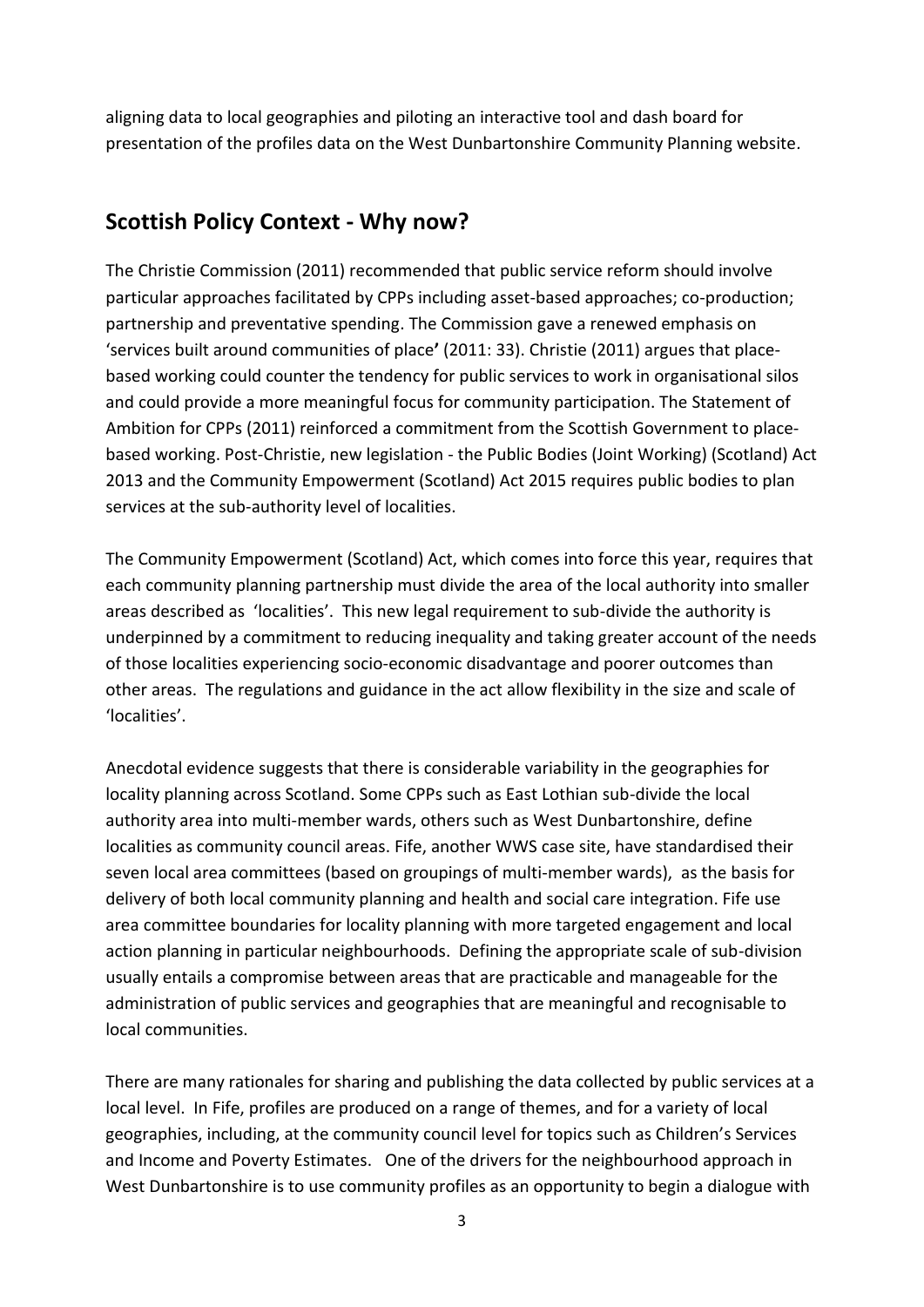local communities on local needs and assets. The aim, in the medium term, is to combine the statistical data in the profiles with the knowledge and experience of local people. Other reasons for sharing data at a local level include sharing intelligence to inform the integration and coordination of local services or for using data to target services for individuals and households with the poorest outcomes. Another example of this in Glasgow is the on-going work to create children and young people's profiles at a neighbourhood level in order to provide local intelligence, to highlight inequalities and to assist in targeting services.

The approach to community profiling adopted in West Dunbartonshire draws on an approach to health profiling at the local level that has been developed over a number of years. The next section of this report describes the background to the development of health profiles in Scotland.

## <span id="page-6-0"></span>**Health profiling in Scotland**

 $\overline{\phantom{a}}$ 

Health profiling work in Scotland has developed in sophistication and scope over the last 15 years. The Public Health Institute of Scotland (PHIS) successfully piloted community health profiling in neighbourhoods within Paisley (pop'n. 70,000) in 2001/2002. These profiles were informed by a socio-ecological understanding of health that recognises that a broad range of life factors interact and contribute to our health and well-being. Educational opportunity, employment, income, housing, safe and cohesive communities, sustainable living environments and support to children (and their parents) in early years all have parts to play in the creating and sustaining healthy communities (Whyte B and Lyon A, 2013)<sup>1</sup>.

Building on the success of the Paisley profile, a set of 66 community health profiles were created for Scotland covering a wide range of key factors (NHS Health Scotland, 2004). These profiles were ground-breaking, in the range of data brought together and in the concise, but accessible, presentation style. An independent evaluation, underlined their value as a public health resource for planners and local communities. Data from the profiles were used extensively in Let Glasgow Flourish (GCPH, 2006), a comprehensive report describing health and the determinants in Glasgow and the West of Scotland.

Further profiles have been produced in Scotland, including health and well-being profiles for 10 Community Health (& Care) Partnerships (CH(C)Ps) within NHS Greater Glasgow and Clyde<sup>2</sup>. This work was led by the Glasgow Centre for Population Health (GCPH) and differed from previous national profiles by making use of a considerable body of local data, not readily available nationally, but relevant to Glasgow. Specifically, these profiles were intended to:

<sup>&</sup>lt;sup>1</sup> Understanding Glasgow: Developing a New Set of Health and Wellbeing Indicators for Use Within a [City](http://link.springer.com/chapter/10.1007%2F978-94-007-6501-6_3) **Whyte B,** Lyon A (within Community Quality-of-Life Indicators: Best Cases VI. Series: Sirgy, M. Joseph; Phillips, Rhonda; Rahtz, Don (Eds.) June 3 2013

<sup>2</sup>http://www.gcph.co.uk/work\_themes/theme\_1\_understanding\_glasgows\_health/community\_health\_profiles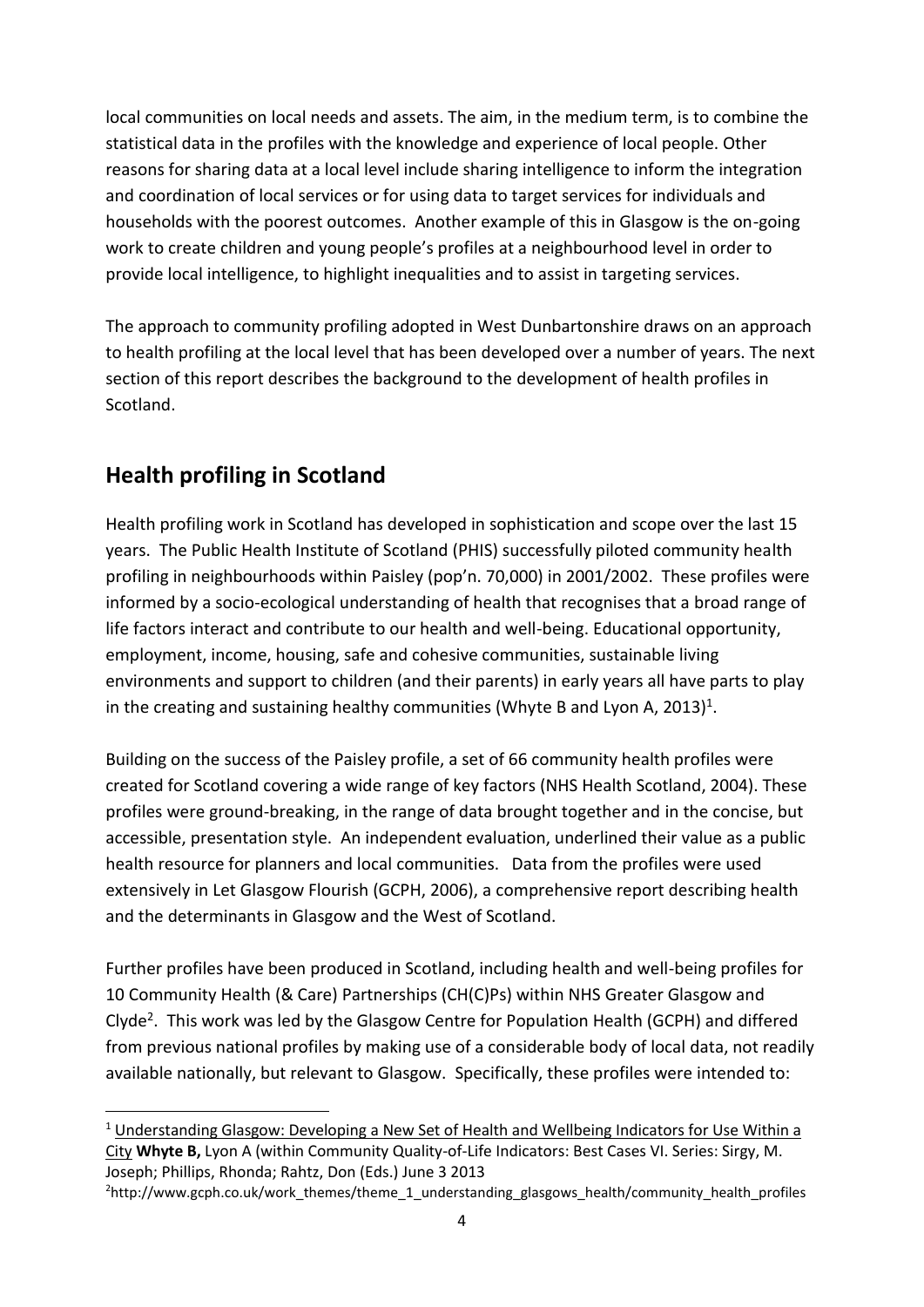- provide up-to-date public health intelligence for communities
- highlight health and social inequalities
- show trends in key indicators
- provide local level information for targeting resources and priority-setting
- develop knowledge of the complexity of health as a system

This work and previous profiles have confirmed that it is possible to create meaningful population health profiles that describe many aspects of health (Hanlon P, Walsh D, and Whyte B, 2005): health outcomes, such as mortality and hospitalisation, as well factors that are strongly related to population health, such as employment, deprivation, violence, the social and physical environment and lifestyle factors. By design, the profiles have provided very clear evidence of inequalities in the same range of health and health-related factors and have highlighted where trends in key indicators are heading.

Evaluation of the 2008 profiles confirmed that they were a valued resource, particularly as a source of health intelligence for local areas, where such sources were rare, and also as a way of informing local neighbourhood priorities. They have been widely used as evidence in planning reports, for targeting resource and for highlighting priorities. Their format has been endorsed as being accessible and easily understood. They have become a highly valued resource used by a wide variety of health professionals and colleagues from related organisations, and in many areas influenced planning processes and priorities, particularly in relation to health improvement and efforts to reduce inequalities (GCPH, 2008).

In recent years, the Scottish Public Health Observatory (ScotPHO) has systematised the production of health profiles and expanded their scope to include topic specific profiles covering deprivation, alcohol, diabetes, drugs, mental health, children's health, as well as producing more generic health wellbeing profiles [\(http://www.scotpho.org.uk/comparative](http://www.scotpho.org.uk/comparative-health/profiles/online-profiles-tool)[health/profiles/online-profiles-tool\)](http://www.scotpho.org.uk/comparative-health/profiles/online-profiles-tool).

The concept of health and wellbeing profiling is well established now as a way of providing health intelligence for communities, highlighting inequalities, showing trends and providing an intelligence focus for targeting resources and priority-setting. It is important to note that it is the opening up of access to substantial tranches of 'new' data from administrative systems providing relevant national and local data (via Scottish Neighbourhood Statistics and the like) that has enabled the development of profiling in Scotland.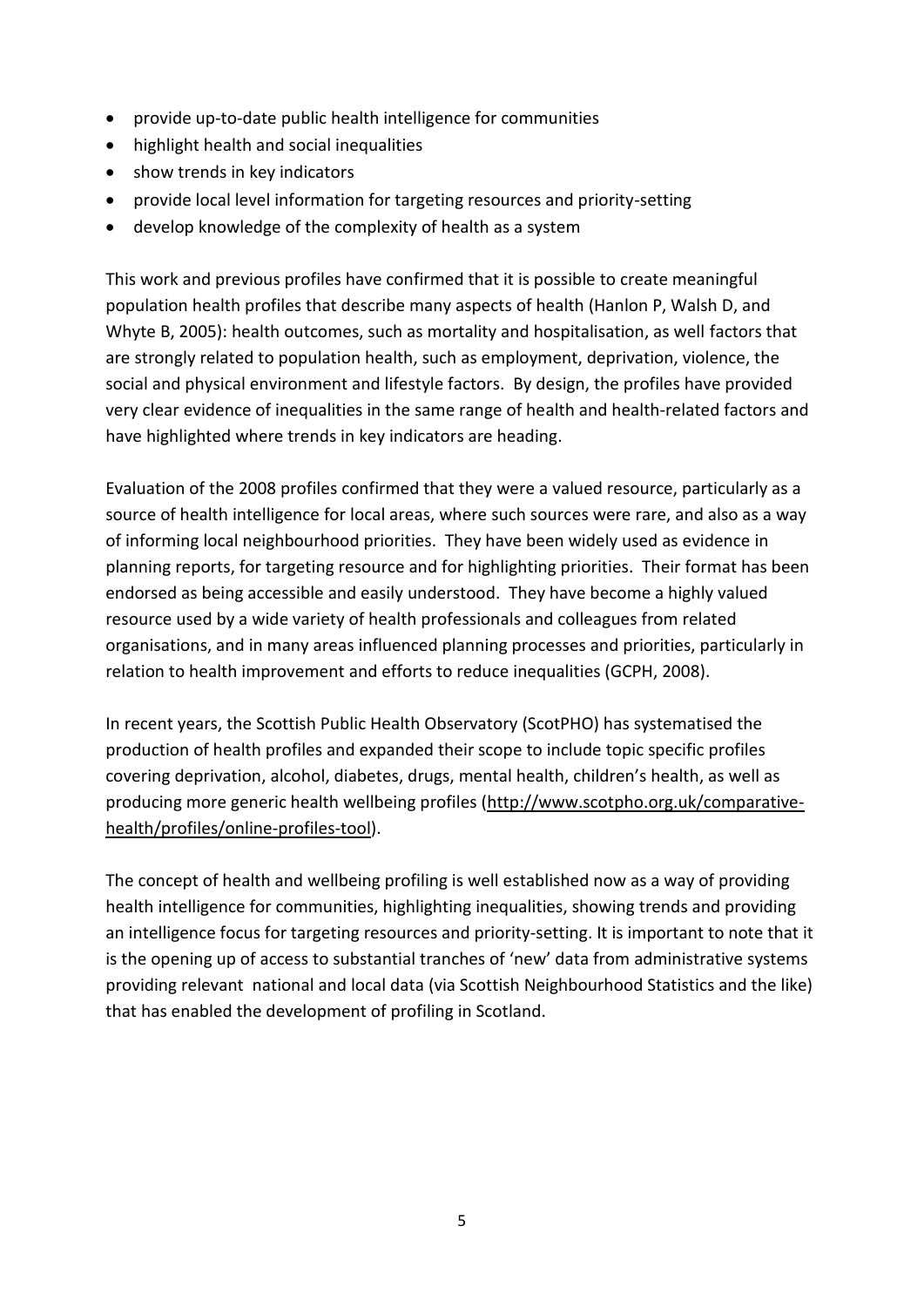## <span id="page-8-0"></span>**Initial reflections**

#### <span id="page-8-1"></span>**Small area geographies and in-house capacity**

Small area geographies for data analysis and place-based approaches are subject to frequent revision and change. On the statistical side, the data zone geography for the Scottish Index of Multiple Deprivation has changed from a 2001 basis to a 2011 basis. Currently, only a limited amount of data is available for the 2011 data zones. In future, when the 2016 SIMD data is available, it will be necessary to align current local geographies to the new data zones (based on the 2011 Census). The discontinuity of data between 2001 and 2011 can be addressed by building up to higher level geographies based on either 2001 or 2011 datazones depending on data availability. This approach should provide continuity and good enough data to allow CPP partners to make decisions and take action at a local level. This context of changing data zones and variable planning boundaries has implications across systems, including the [statistics.gov.scot](file:///C:/Users/cb222w/AppData/Local/Microsoft/Windows/Temporary%20Internet%20Files/Content.Outlook/JM71FCXS/statistics.gov.scot) (the new government open access data portal) and the [ScotPHO profiling](http://www.scotpho.org.uk/comparative-health/profiles/online-profiles-tool)  [tool.](http://www.scotpho.org.uk/comparative-health/profiles/online-profiles-tool)

On the community planning side, boundaries for community councils, area committees and other local structures undergo periodic revision. For example in West Dunbartonshire, the CPP and Health and Social Care partnership have different boundaries for locality planning. This context of changing small area geographies is a challenge and means that community profiling, and any similar type work, will require specialist skills and as well as analytical capacity within CPPs. The range of skills required include the ability to manipulate, prepare and present data, to translate data into indicators, to interpret data and to communicate what this intelligence means in a local context. This is a diverse skill set that not every analyst will possess and in the context of a local authority or CPP may be scarce. In addition, there are other issues that can hinder shared understanding of data across CPP partners, not least the language and jargon that different organisations use, as well as the many scales of analysis.

An aspiration of this project was to transfer the skills required to update and develop community profiles to local staff in West Dunbartonshire. This includes the provision of lookups and automated approaches to the statistical work. This is a period of flux within public services. The restructuring of departments and changing job roles creates short-term difficulties with identifying staff that have the relevant skills and potential to take on profiling work. In the longer-term, staff time and resource needs to be dedicated to learning and developing skills to work with local data. Without this commitment from community planning partners it will be difficult to transfer the techniques and knowledge needed to update and develop profiles locally.

In the future it might be possible to identify officers within CPPs who could to take on the responsibility for producing and updating local profiles. However, local officers need access to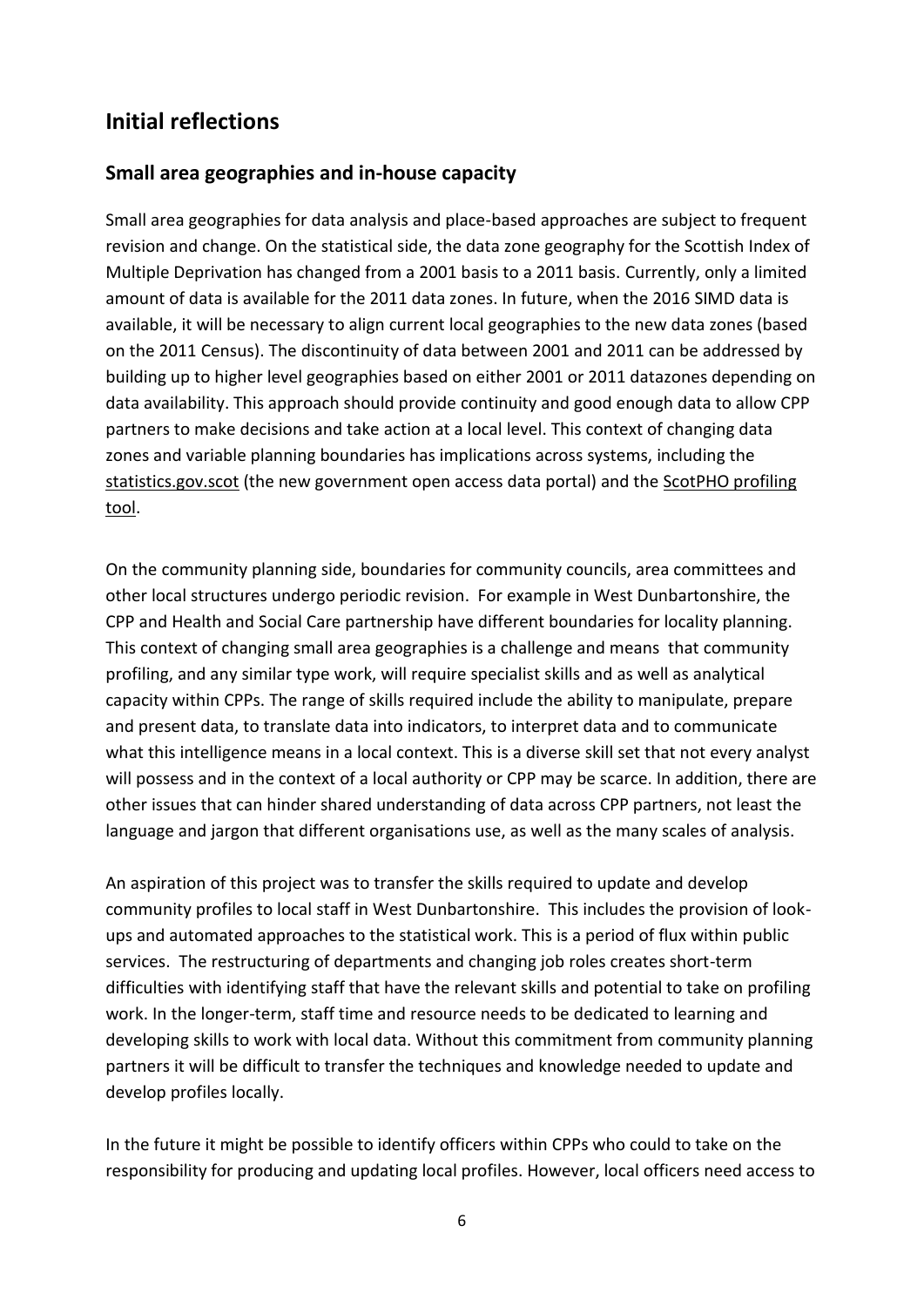user-friendly national systems that can bring together data from national and local sources and respond to the diverse needs and working geographies of local partners. For example, in Fife, local data is produced and shared through the KnowFife Dataset, a web platform which has been up and running since 2007 (http://knowfife.fife.gov.uk/). The KnowFife dataset provides geographic flexibility and the ability to integrate different systems of analysis (including Social Justice Analysis). It runs on the Instant Atlas Server provided by Geowise. The software company, Geowise are currently developing a Report Builder tool to support this system. In West Dunbartonshire, the Information Services Division (ISD) has been using a Tableau dashboard. Tableau provides an interactive element and adds value to the production of profiles. The provision of a CPP local data capability requires investment in technology, as well as training and support for staff.

The experience of this project highlights the challenges with developing a shared research and data capability for CPPs. Dynamics at a national can have a significant impact on the local commitment to developing this type of CPP project, especially for those working within a small local authority where staff capacity is limited. For example, during our project, the lead officer for the CPP team was redeployed to work on the settlement of Syrian refugees. In addition, the development of tools and performance measures at a national level can cause uncertainty over whether it is appropriate or necessary for local partners to develop their own local research and data capacity at a local level. It might be viewed as easier and more economic for some CPPs to rely on the provision of profiles from national agencies, even if these profiles do not match the local geographies and the needs of local partners. There is also an issue of timing. The pressure to deliver priorities and plans at a local level may be at odds with the timing of tools, guidance and support at a national level. This uncertainty prompted the project team to review the viability of this project in West Dunbartonshire. The decision to continue was based on recognition of the need for a more sustainable and joinedup approach to community profiling in West Dunbartonshire, that was unlikely to be realised without external support.

### <span id="page-9-0"></span>**Gaining commitment from community planning partners**

It is important that external agencies and intermediaries seeking to work with CPPs appreciate the difference between the formal CPP board and the various partnership structures, processes and officers that facilitate formal and less formal community planning processes. There is a statutory basis for CPPs, yet in practice they can feel like abstract entities consisting of a range of nested partnerships of public and voluntary sector organisations all with a role in delivering local services. Responsibility for decision-making and resources in CPPs can be diffuse and difficult to pin down and CPP officers beneath the senior management and corporate director level may have limited influence over CP partners.

When officers in the West Dunbartonshire community planning team asked local partners to contribute their data to the production of local profiles they received little response. The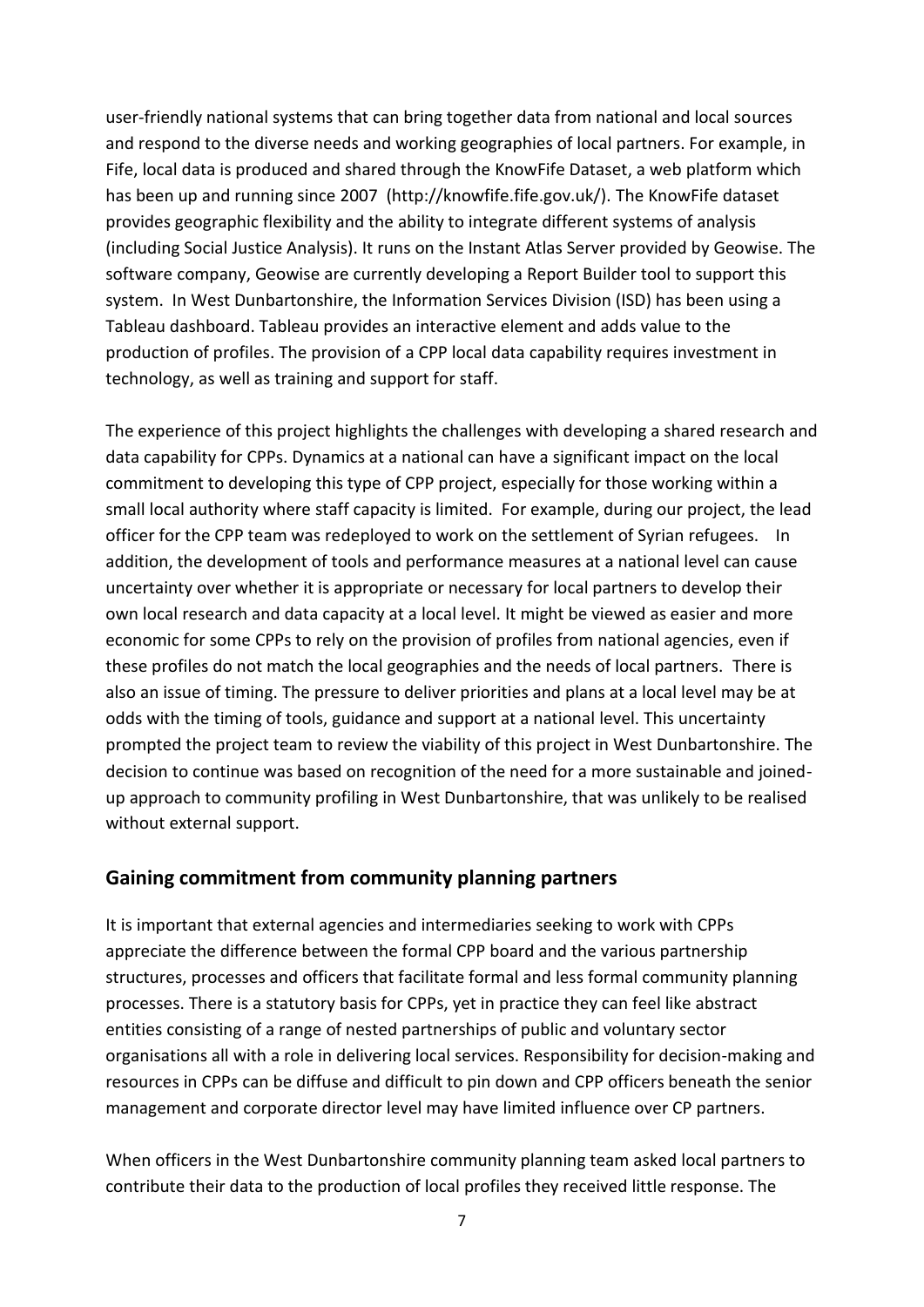reply from the WD Health & Social Care Partnership expressed interest in the project and its outputs but explained that from a health and social care perspective there are only two localities for health and social care integration in West Dunbartonshire implying that there was little interest in working with smaller geographies. Yet it is clear that in future, both CPPs and Health & Social Care Partnerships will need to be able to work flexibly with data at different geographical levels, and in response to different drivers for public service reform. A lack of capacity to work in this way could be a barrier to future collaboration between partnerships.

Ideally a project of this nature would seek buy-in at the strategic CPP level from the outset to support greater partner engagement in the process of producing profiles at the neighbourhood level. A senior manager in West Dunbartonshire with responsibility for community planning expressed support for the project and advised that the best approach would be to engage partners with a tangible product that could be demonstrated. Therefore the project team decided to develop a standard set of profiles as a prototype to engage community planning partners in the project. This is similar to the approach used in Fife where the Fife Public Health dataset was used to engage partners. This was built on via the Fife Social Justice Analysis System, developed to support Community Budgeting, and was mainstreamed through the KnowFife dataset.

We anticipate a number of challenges with engaging staff from across the community planning partnership in a collaborative approach to sharing and producing local data. Our experience in West Dunbartonshire has been that the staff who do get involved can change rapidly and that some are more engaged than others. There are personal and professional responses to the data compiled. For some the indicators are purely an aid to planning, for other partners the data may be uncomfortable or challenging. There can be sensitivities about presenting data, unrelated to disclosure risk, but where an indicator could be interpreted in different ways or misinterpreted. They may be concerned about how media might use the data. This is where a culture of 'open data' can clash with a more conservative, 'risk-averse', operating environment. Data held on community safety by the police is a good example of where these differences of approach and in attitudes to sharing data are apparent – hindering access to and presentation of data.

This is a period of institutional and occupational instability as local authorities and CPPs adjust to new policy demands and new fiscal conditions. With the full implications of cuts to public spending reaching local authorities in Scotland, the focus of attention amongst public services may be less on the reform agenda and more on how to mediate the effects of reduced budgets and prevent job losses. As budgets become tighter and workloads increase, there may also be a reluctance to commit time and human resource to sharing data. In operational terms there is considerable uncertainty over who will be employed in what role and where they will fit within restructured services. Our observation is that this instability has created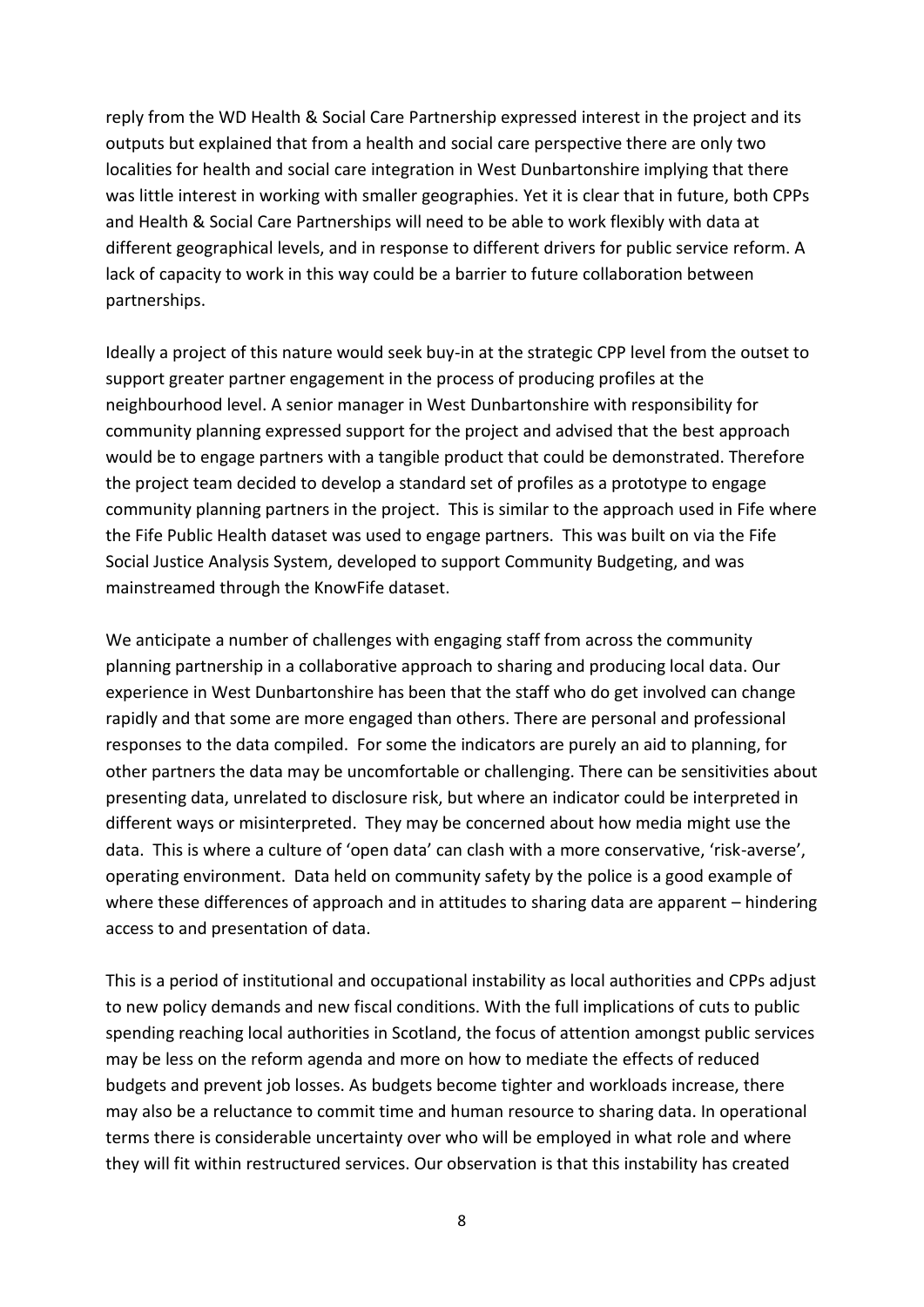considerable strain at a local level making this a difficult time to establish new relationships and develop new initiatives.

### <span id="page-11-0"></span>**Engaging with communities**

The original purpose of local health and wellbeing profiling in Scotland was to report local trends, make comparisons and to highlight inequalities. The indicators pointed out where progress was being made, where there were challenging trends or where there were issues that were resistant to change. Taken as whole the indicators provided a holistic way of understanding health and wellbeing in local communities at a range of scales.

Where the West Dunbartonshire work perhaps departs from previous national work has been in the initial impetus to produce profiles with and for communities and to explore how data could be used to provide evidence of local assets. In the context of the Community Empowerment Act, local data could be used to promote greater openness and transparency between service providers and local people. For some service providers the starting point for understanding localities and outcomes is data, even though this knowledge is limited and partial. Public participation in local democratic processes entails greater openness to different forms of knowledge and recognition of the gap between statistical data and the experiences of local people. Data can also be a powerful way of increasing the transparency and accountability of public services locally and nationally to address negative trends in the most disadvantaged communities. For example data on rates of benefit sanctioning could be used by CPP partners to identify priority neighbourhoods to prevent negative outcomes from increased financial insecurity such as declining mental health and suicide.

Communities do not generally like being described as 'deprived' or having 'low life expectancy'. The search for positive indicators, for example, representing community assets is often difficult. At the same time one of the purposes of data profiling is to provoke a response, to make comparison, to highlight differences and often inequalities. GCPH have successfully piloted a dialogue approach to understanding data through playing the Glasgow Game using data from the Understanding Glasgow website [http://www.understandingglasgow.com/.](http://www.understandingglasgow.com/) The game is a way of blending synthesised data (intelligence derived from indicators) with the knowledge and lived experience of professionals and residents in local contexts with the aim of identifying - and starting to address - strategic issues

## <span id="page-11-1"></span>**Conclusions**

There is no standard approach to small area geographies and locality planning across CPPs. Place-based working across Scotland covers a range of different initiatives at a sub-authority level, some holistic and others focussed on specific themes. The diversity of stakeholders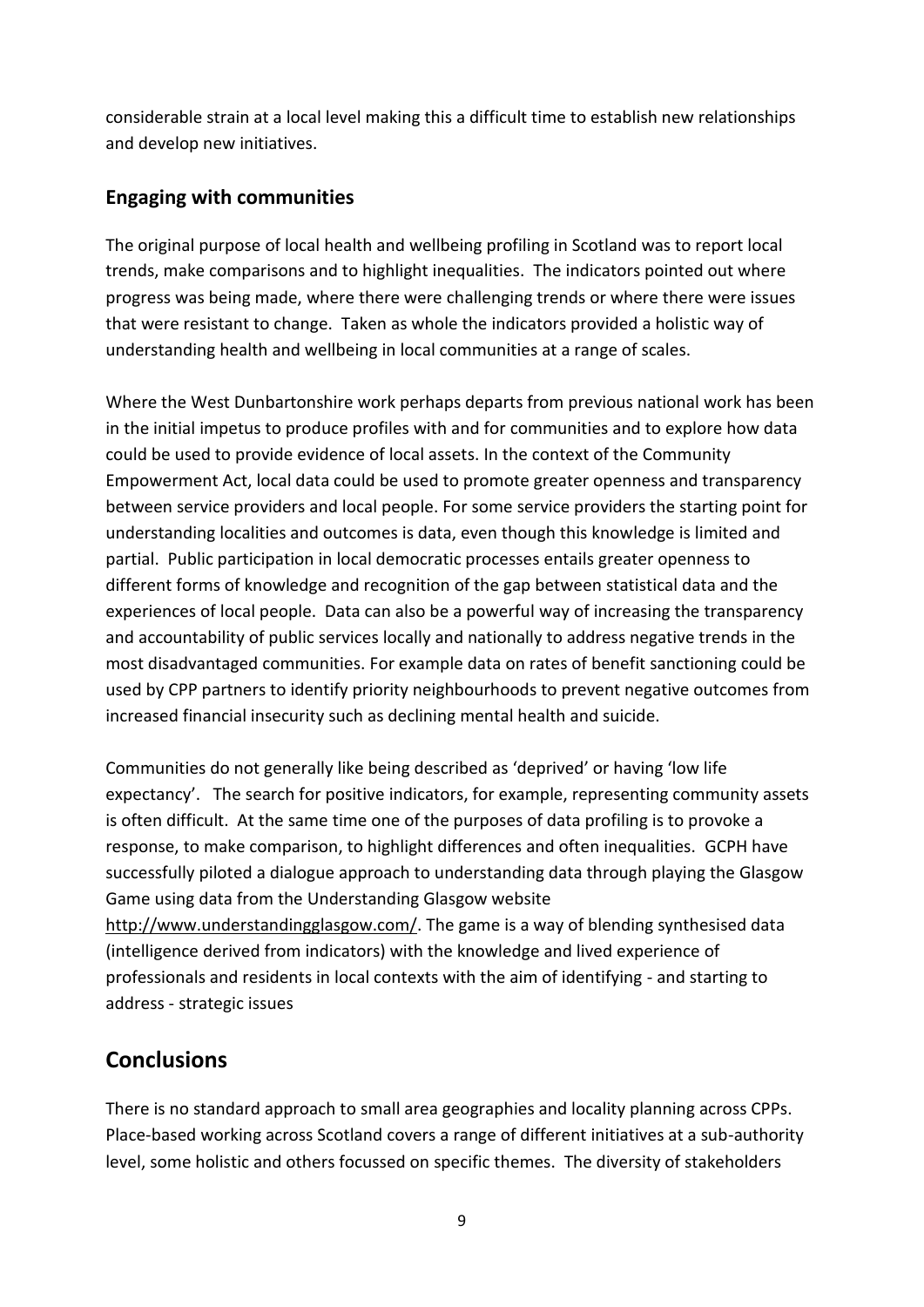raises questions around how local profiles can be useful to such an eclectic mix of place-based approaches and practices.

For all the reasons given above it is important to be aware that the process of creating bespoke local profiles (or intelligence outputs) is a quite different process than the ScotPHO national profiling model. The benefits of this more involved approach should be a more locally tailored resource that will be accepted and used by local partners, but the process to create such a resource has its challenges. Managing different expectations and agendas is a complicated task and one that is quite different from undertaking the practical task of compiling a set of profiles.

At a local level, there is need for flexible tools and skills to work with data and research and respond to a diverse range of place-based approaches. The health and social care arena is not the same as the arena of the CPP, although in some areas CPPs and integrated HSC partnerships are being brought closer together through shared geographies for local areas. The implications of recent legislation are that both forms of partnership need to deepen their knowledge and understanding of localities especially those with poorer outcomes. This evidence-informed approach to place-based working presents shared challenges of data availability, useable tools and sustainability in the skills and capacity of local staff.

There may be latent potential for CPPs to improve their analytical capacity at the small area level by increasing data sharing between partners, making the best use of existing data and improving the capacity of staff to analyse data from national data sets. For some CPPs, this may require investment in a new technological infrastructure; in-house training for staff with some level of analytical ability; and specialist support to develop the capacity of staff to interpret and make sense of local data so that it is more accessible and meaningful to local partners and communities.

If place-based working is about to become, or already is, the new vision for CPP effectiveness, then national partners and other external agencies in the field of public service reform need to consider what they can offer CPPs in terms of:

- availability of data for small area geographies
- platforms and skills and tools
- interpretation of data, communication and data synthesis
- capacity building for sustainability in community profiling
- the balance between producing a standard sets of profiles and customising profiles to meet local needs

Local and national agencies seeking to work with CPPs, will also need to consider how they will respond to the diversity of small area geographies, new data zones, diverse stakeholders and different rationales for increasing the availability and use of local data.